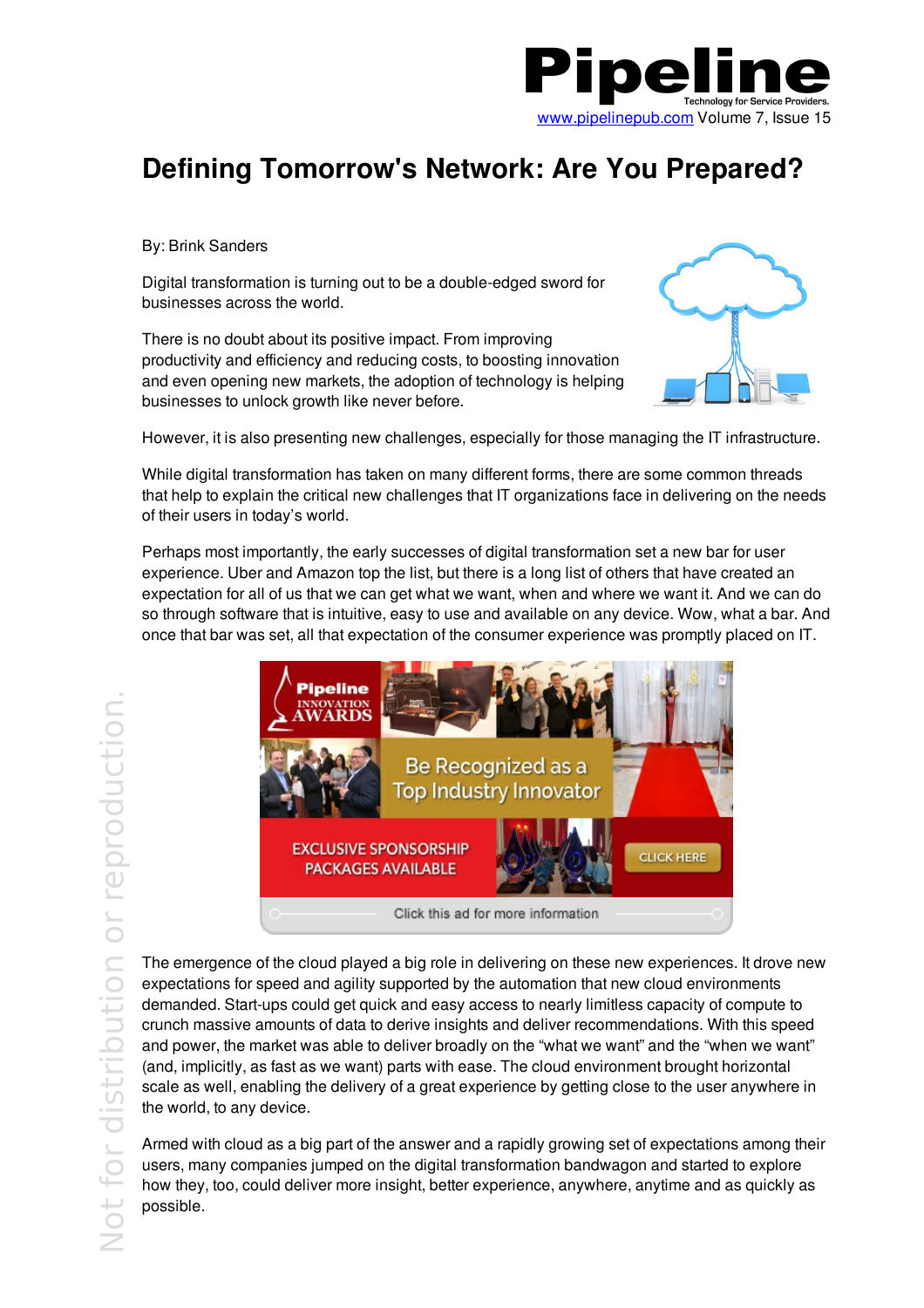## **What Changed?**

Much of the early push for digitization landed on the data center. Or, more precisely, on the application and data center teams to deal with these new challenges of how to deliver the right applications, with the right experience (intuitive, high performance, etc.) leveraging the best that the private cloud (company data center) or public cloud could offer.

As with any market transition, the primary driver is only the beginning: as the application and data center challenges were solved, key new challenges for IT emerged.

First, and perhaps most simply, the increase in utilization of applications from SaaS providers as well as the move of internal apps to public clouds fundamentally changed the traffic flow for the enterprise. No longer is there really a need for users to be pulled back through a DC over a costly leased private circuit. They can access these applications over the Internet directly to the cloud app.

Second, the environment expanded rapidly. No longer was there only one DC to secure and a set of users connecting in an office or in a retail store to the corporate network. Now there was a data center (private cloud), at least one, if not many, public clouds hosting data or applications, usually more than one software application delivered as a service (think Salesforce.com, Office365) and users bringing two or more devices to work. Wow, what a lot to manage – and, more importantly, secure.

And last, once you can figure out a way to secure all this, how do you ensure, across all that complexity, that the user experience that drove this transformation to begin with can be delivered?

## **It is all about the users**

To address these challenges, the traditional Wide Area Network architecture must change. This is where Software-Defined WAN (SD-WAN) presents a great opportunity for businesses. To understand why, it is important to understand that the core of SD-WAN is to bring centralized software control to the WAN. As with other software transitions, this has the powerful impact of bringing comprehensive visibility and control into a single pane of glass, so to speak. That singlepane-of-glass concept is not only good for users who configure, deploy and manage the WAN, but it also means that the infrastructure itself can understand and react dynamically to the conditions it interprets. So what?

Deployment goes much, much faster. That branch that used to take months to get up and running? Lead time is now down to weeks or days. This includes sending and plugging in physical hardware. Are you running a virtual environment? Is your router already in the branch? Are you using LTE? Now we can deploy in hours. When you transition from box-by-box, site-by-site configuration to a define-once, deploy-everywhere model, things simply go remarkably faster. The benefits of this are not just for deployments but hold true for the regular configuration changes and new service deployments that are more integral to day-to-day operations.

You can easily configure the WAN to support the shifting traffic patterns – whether it is enabling your users to get directly to those SaaS applications without consuming costly leased bandwidth or segmenting your R&D traffic from your general corporate users.

Even more exciting, combining the software control with deep analytics (think machine learning and artificial intelligence) enables the WAN to dynamically adapt to conditions that it observes. Historically, we were fairly constrained to link failure as the trigger to change a path. Today we can ask a ton of new questions and take action. Is a path simply degraded or not good enough to make that video call a good experience? Reroute to a higher-performing link or reduce non-critical traffic to improve the quality. Do you want to change the policy to prioritize a new application or type of traffic? Configure once and deploy instantly. Is Office365 running slowly (even though the network is working fine)? Move the user to a closer Microsoft point of presence or a different application instance that is higher performing. All dynamically, all without user intervention. This means happy,